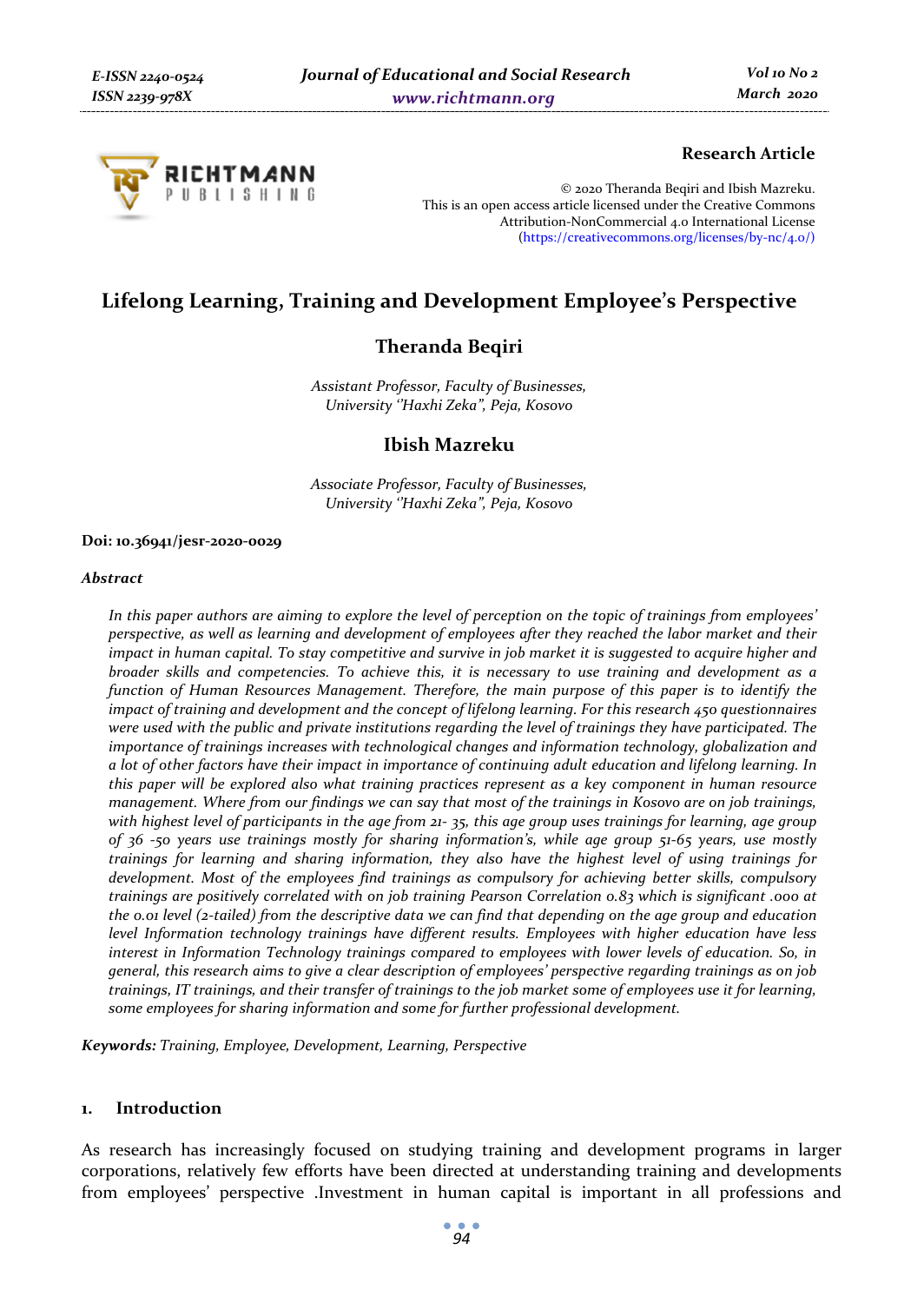| E-ISSN 2240-0524    | Journal of Educational and Social Research | Vol 10 No 2 |
|---------------------|--------------------------------------------|-------------|
| $ISSN$ 2239-97 $8X$ | www.richtmann.org                          | March 2020  |

countries, but it is especially important in the countries that are still in transition period, taking into account the lack of skills that employees might have. The fast change of technology is giving us the opportunity and access to a variety of information's and knowledge, that just in recent years it would be much difficult to find. For this reason many of us have accepted that is essential for the new technologies to be learned, and that we need to adapt with the changes that are happening.

The emphasis on constant learning and change brings with it some interesting workforce challenges Ball & Gotsill (2011). Lifelong Learning is important part of working life of employees as well it is important for employers, investing in improving working skills through formal and nonformal education helps in enhancing creativity, flexibility and productivity of employees, while for businesses investing in these skills helps them to face the challenges of competition in their field. The potential benefits of training may seem obvious, they will not necessarily follow that training analysis, and it will lead to improved performance. Organizations nowadays should have an appropriate and effective training culture. Therefore, continuous training is a key element of improving organizational performance and the need for a determined staff development process. Training is one of the tools management often uses to ensure effective workplace performance, which usually is the responsibility of the Human Resources department. On Job training program is implemented in the working environment where the person being trained will work. The trainee learns by observing the work of experienced employees and working with current work materials, personnel, and machinery under direct supervision. Chen, G., & Klimoski, R. J. (2007) argue that there is a gap in training and development theories and empirical research and that this field should be developed further, due to its importance and lack of research in macro level, as well as better understanding on how the training effects organizational outcome.

#### **2. Literature Review**

Employee training and development programs represent an important component of human resource management practice. The management of the companies should be acquainted with the level of trainings that are needed from its employees, and accordingly establish training programs that will help to optimally apply their skills in order to achieve companies objectives (Kennedy, 2009). In recent years there are changes in education systems, labor markets and the system of trainings and skills acquired. Lifelong learning according to ILO (2019), concerns also the future of the education systems and trainings, so they can be flexible and prepare employees for the labor market, globalization, and after they enter the labor market, to be in constant learning in order to be prepared for the situations as between jobs. Education and learning can be developed in formal settings as universities and by attending a training, but it might also happen in less formal settings as online training, but nevertheless it has limited value if it isn't put into practice (Cervero & Wilson, 2001). EC (2006) for the inclusion in European Union states emphasizes that the adult continuation of learning is very important in order to improve basic skills as well as digital skills. Which, than enables better economic benefits from the learners side and from employers with increased level of skills and gaining the acquired qualification needed for the job, and from employers side the more motivated and active workforce which have their impact in increased profitability for the business. According to Helms (2016) employers and individuals depend on continuing education, employers in order to have highly skilled workers, and from employees perspective they need continuation of the education to be able to move forward in their career. The method of continuing education should be determined by the content and learning interest. Trainings and lifelong learning can be developed at any age and at any time, not only during the working hours.

The primary target of the training is to develop and improve proficiencies, and better understanding related to job responsibilities. Traditional training methods are replaced with learning by situation in order to be able to improve generic skills and qualifications which can be transferred to work. Hence knowing that most of learning activities and trainings involve transfer of learned behavior and depending on the trainees on how much they do want to transfer their knowledge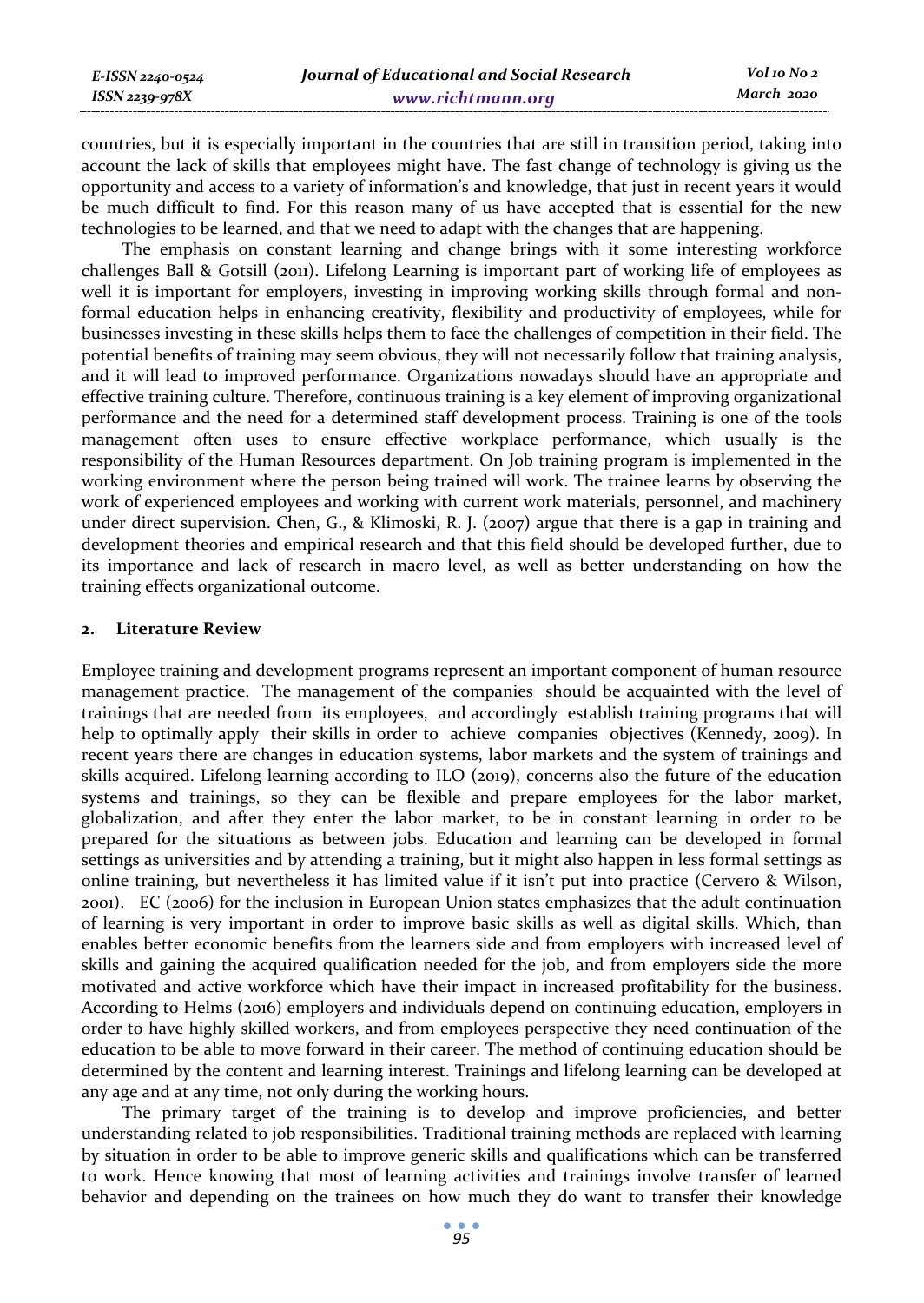*March 2020*

(Cheng and Hampson, 2008). Rainbird (2000) has notified that we have to have in mind that workplace is not for the learning purposes but it's a place for productions of goods and services, hence employees may be indifferent to dedicate sufficient time and resources to learning and dedicate time to working. Whereas Bulut and Culha (2010) found that the support from managers to their employees to attend trainings is associated with higher commitment of the employees to the organization. Owoyemi et al (2011) also found that more trainings we give to employees' their commitment to organization is higher.

There have been various theories to explain the importance of training needs in any organization. In social learning theory, employees obtain new skills and learn how to do their job by perceiving their supervisors or other more experienced employees who they think that are more erudite (Bratton and Gold, 2007). Gogunskii et al, 2016 says that employees and specialists in their fields should be able to identify which skills and knowledge they are missing, and try to find a way as educational needs, or training needs under the terms of career growth and personal improvement and development. As the employees grow older their motivation to attend trainings and development will not weaken from their internal forces, but also from their supervisors' beliefs that it's not worth investing in them. Vianen, Dalhoeven, & De Pater, (2011).

From the Eurostat statistics explained non formal education and training is higher depending on the age group that they belong to "In 2016, the share of non-formal learning activities in the EU-28 that was job-related rose slightly as a function of age from 78.6 % for those aged 25–34 to a peak of 82.1 % among those aged 45–54, before falling to 72.0 % among those aged 55–64", from Eurostat (2016), the individuals with higher level of education had the higher percentage of educational attainment job related as trainings, seminars with the level of 80 percent compared with the ones with lower level of education levels in the range of 75 percent.

### **3. Research Methodology and Data Collection**

Cox and Hassard (2010) explain descriptive survey as a technique that supports collection of the data without changing the focus of the study. Which than simplifies the presentations of statistical and econometric models and comparisons as frequencies and correlations that are used in this research. This study adopted simple random sampling techniques. Which is defined as a random sampling within a study population in order to give each member equal opportunity to be sampled. Data used in this paper is based on the independent research survey conducted by authors. The sample was randomly selected from the private businesses and public institutions, with 450 respondents. The sample covers all regions of Kosovo.

The main objective of this study is to explore the employees' perception of the trainings and development and thus lifelong learning, by raising some research questions as;

The main research questions are: Are the employees satisfied with the selection of trainings that organization offers? And the second research question is regarding equity, Are the different aging groups and females treated equally in training participation? And some other research questions related to trainings such as:

- Do they think that trainings should be compulsory in their organizations?
- Does they organization offer on job trainings, or out of the job trainings ,
- Do they need, and have they attended Information technology trainings?
- Is the attendance to the seminars and workshops helpful and job related?

### *3.1 Descriptive Analysis and Results*

The study contains research objectives and questions that illustrate the constituent variables, not only theoretically obtained in literature, but also through the questionnaires. This methodology follows the both methods descriptive and statistical analysis. This fact allows for further discussion of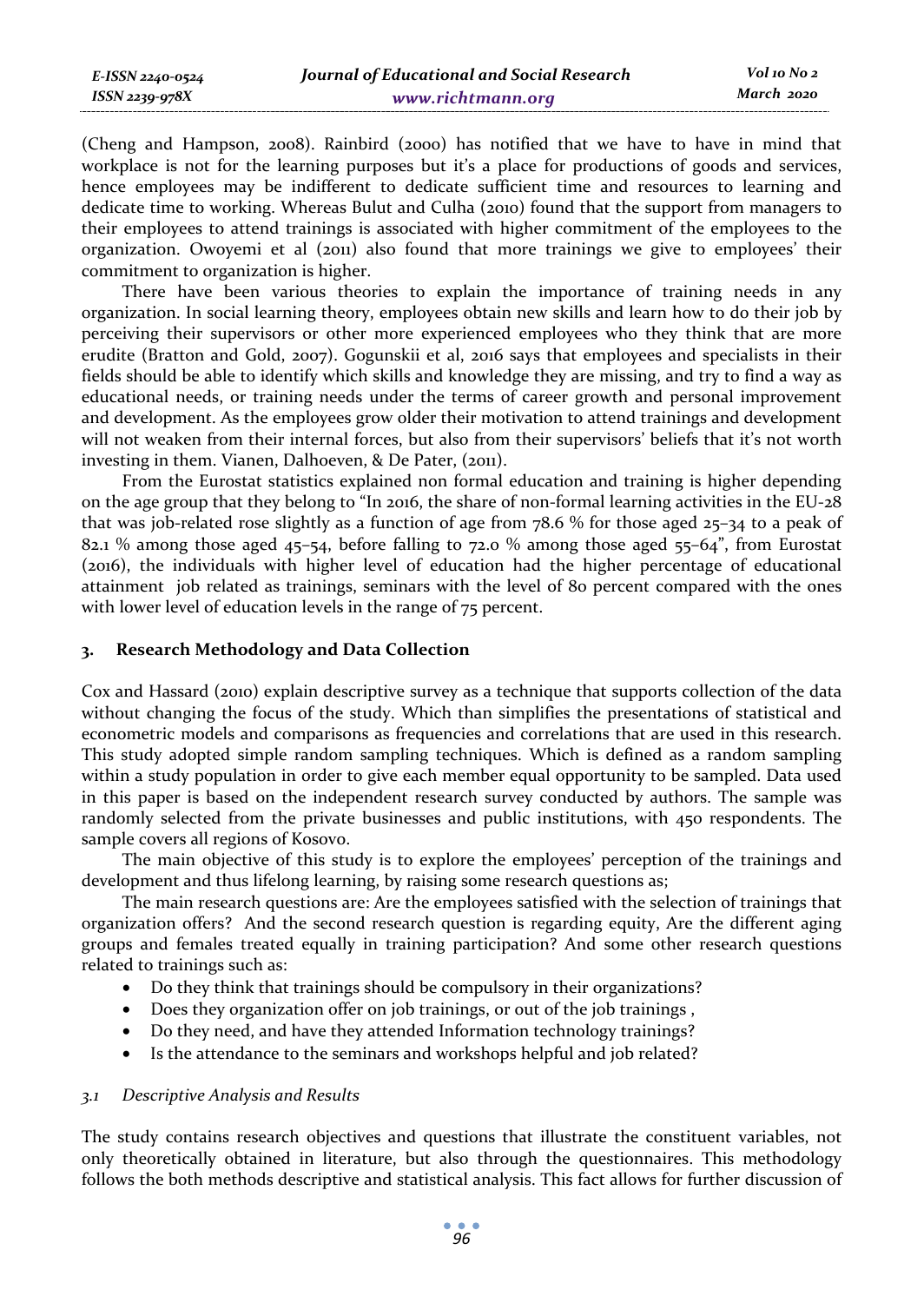the results, relevant conclusions and recommendations related to the results obtained on the perception of trainings from the employees side.

We have developed the questionnaires with related questions of trainings to the employees. During the research the respondents were chosen randomly without relevance of their position in organization. Result from the questions that do you think that training should be compulsory for employees the results (figure 1) according to age, are ; the age group of from 51-65 years have the highest level of answers with yes, concluding that the trainings should be compulsory in the organizations.



**Figure 1:** Compulsory Trainings **Source:** Authors



## **Figure 2:** On Job Training **Source:** Authors

What is the level of on job training for the employees? We see (figure 2) that the highest level that participate in on job trainings is for the age group 21-35 years, following the age group of 36 -50 years of age which is an expected result since, the employees with higher level of experience have less need for on job trainings. The important research question is how do employees understand trainings and how do they use it in their workplace? Results from figure 3 show that for age group 21-35 years trainings are mostly used for learning, for age group from 36 -50 years results show that they use trainings mostly for sharing information's, while age group 51-65 years use trainings for learning and for sharing information, they also have the highest level of using trainings offered for their own development. As expected highest levels of trainings for Information technology (figure 4), is attended for age group 21-35 years, following the age group of 36 -50 years and with the lowest participation of age group 51-65, which is similar with EU attainment of formal trainings in EU28 countries mentioned above.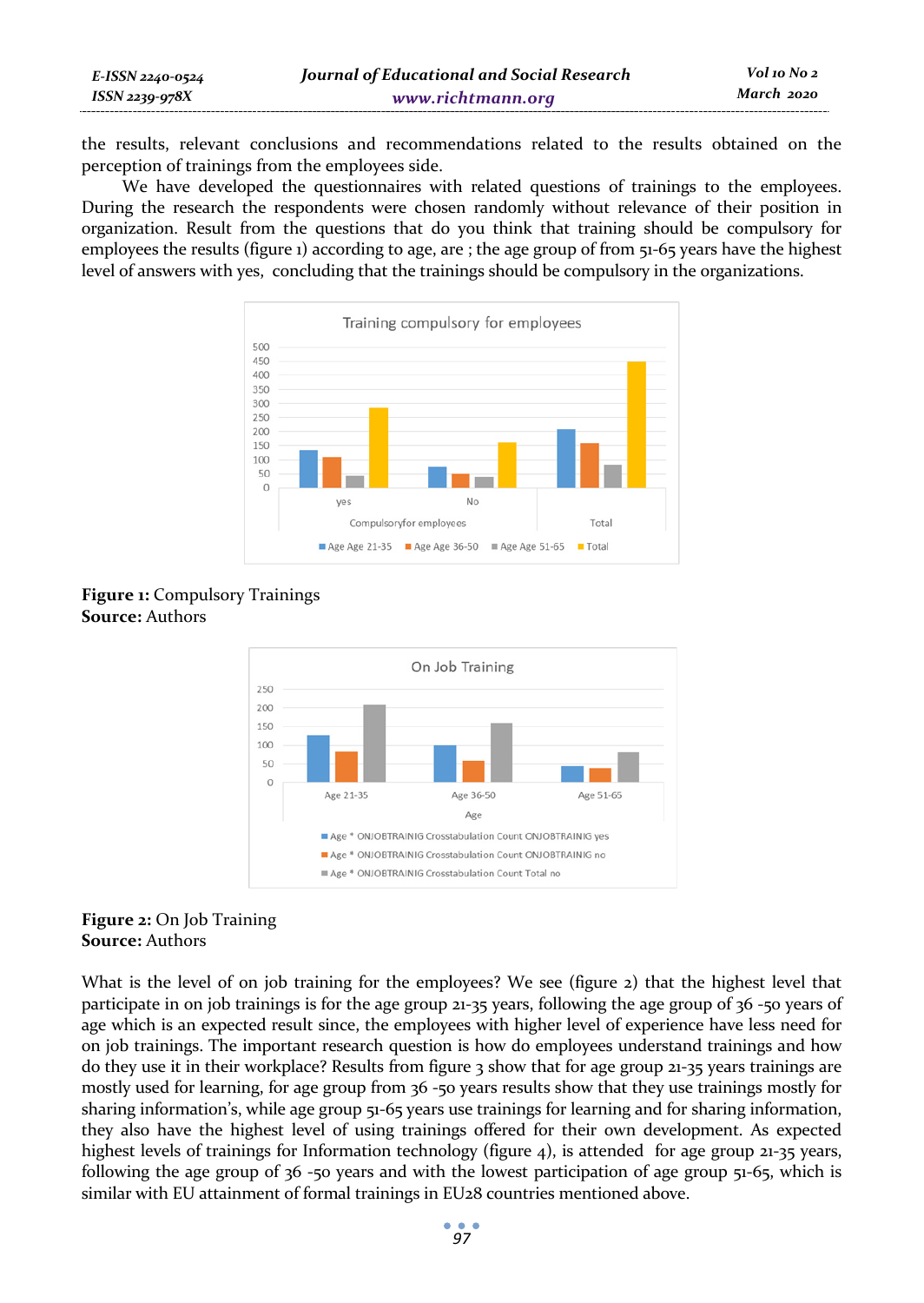

# **Figure 3:** Training understanding and their use **Source:** Authors



### **Figure 4:** IT-NonIT Training **Source:** Authors

While the participation on seminars( figure 5), and in soft skills development trainings (figure 6) according to the results there is no significant difference in participation of employees in trainings according to the different age groups, they have similar attendance in all age groups.



## **Figure 5:** Seminar attendance **Source:** Authors

- 0 *98*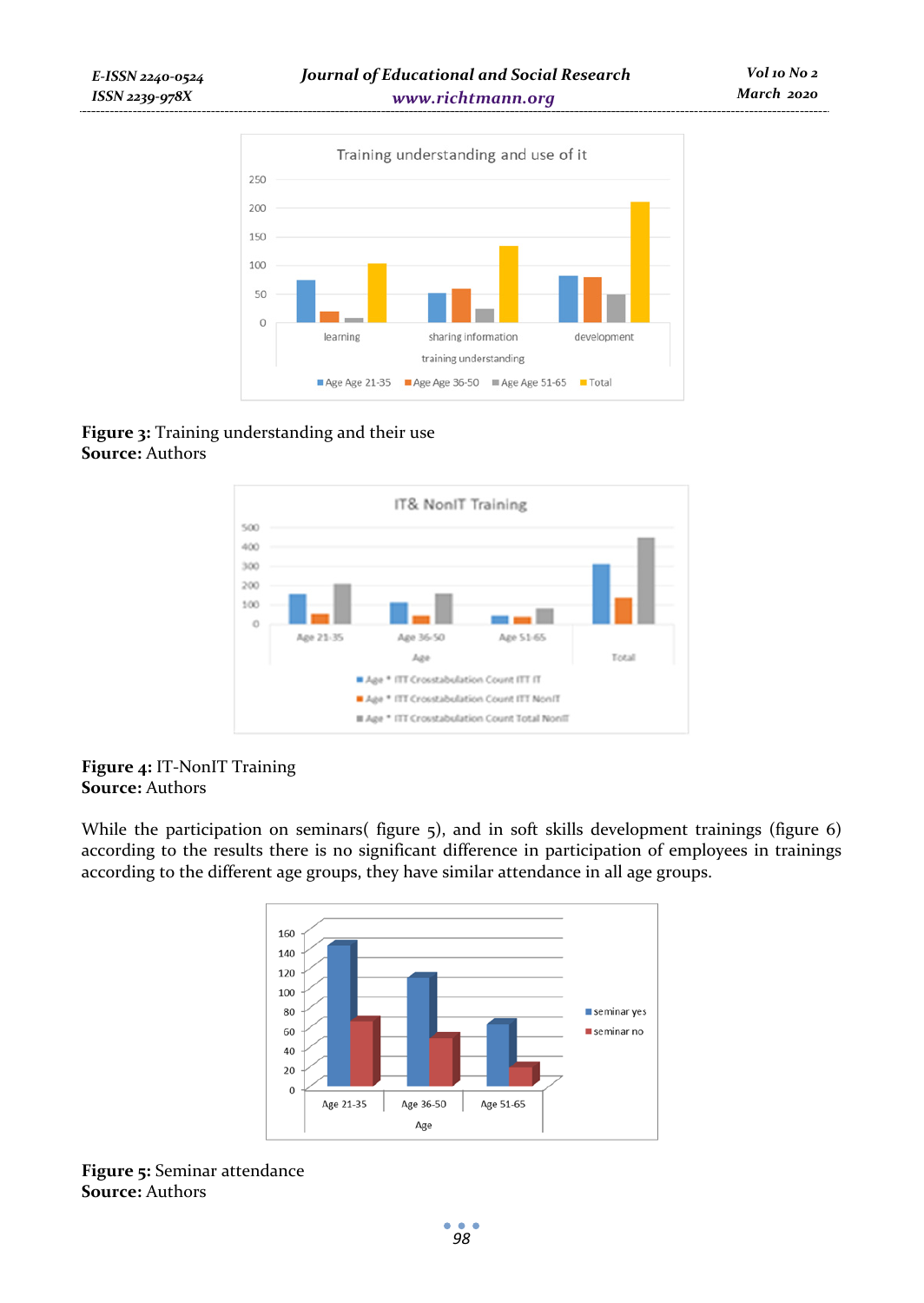

## **Figure 6:** Soft Skills development trainings **Source:** Authors

### *3.2 Correlations Matrix*

In this research we have used the Pearson correlation matrix generated from SPSS, to find out to what extent the variables regarding different training methods are linearly linked to gender and age and how they affect each other. According to findings of Good, (2009) The Pearson correlation test is robust and it gives robust significance levels not relating to means and distribution levels from which statistics are taken.

Correlation analysis is done by means of the correlation coefficient, which gives us a value that determines the size between two categories or variables. This correlation can take values from -1 to 1.

Gender is positively correlated with compulsory training Pearson Correlation .096 which correlation is significant .041 at the 0.05 level (2-tailed), meaning that females opinions are that training should be compulsory. And the level of the satisfaction with the level of training where we see negative Pearson Correlation -0.238 which Correlation is significant .000 at the 0.01 level (2 tailed)meaning that females are less satisfied with selection of trainings from their supervisors .

Compulsory training is positively correlated with on job training Pearson Correlation 0.83 which is significant .000 at the 0.01 level (2-tailed) meaning that almost  $8<sub>3</sub>$  percent of the compulsory trainings are conducted in their workplace and are on job training. Information Technology trainings are positively correlated with on job training Pearson Correlation 0.83 which Correlation is significant .000 at the 0.01 level (2-tailed) meaning that most of training conducted are on jobs trainings . Information Technology trainings are negatively correlated with education level, Pearson Correlation -0. 197 which correlation is significant at the 0.01 level (2-tailed) which we can interpret as the employees with higher level of education have the needed knowledge to use information technology .Level of education is negatively correlated with training on job Pearson Correlation -0. 139 which correlation is significant at the 0.03 level (2-tailed) and satisfaction of the training selection from their managers with negative correlations Pearson Correlation -0. 238 at the level. .000 (2-tailed) which we can interpret that individuals with higher levels of education are interested in enhancing their skills with more specific higher level trainings.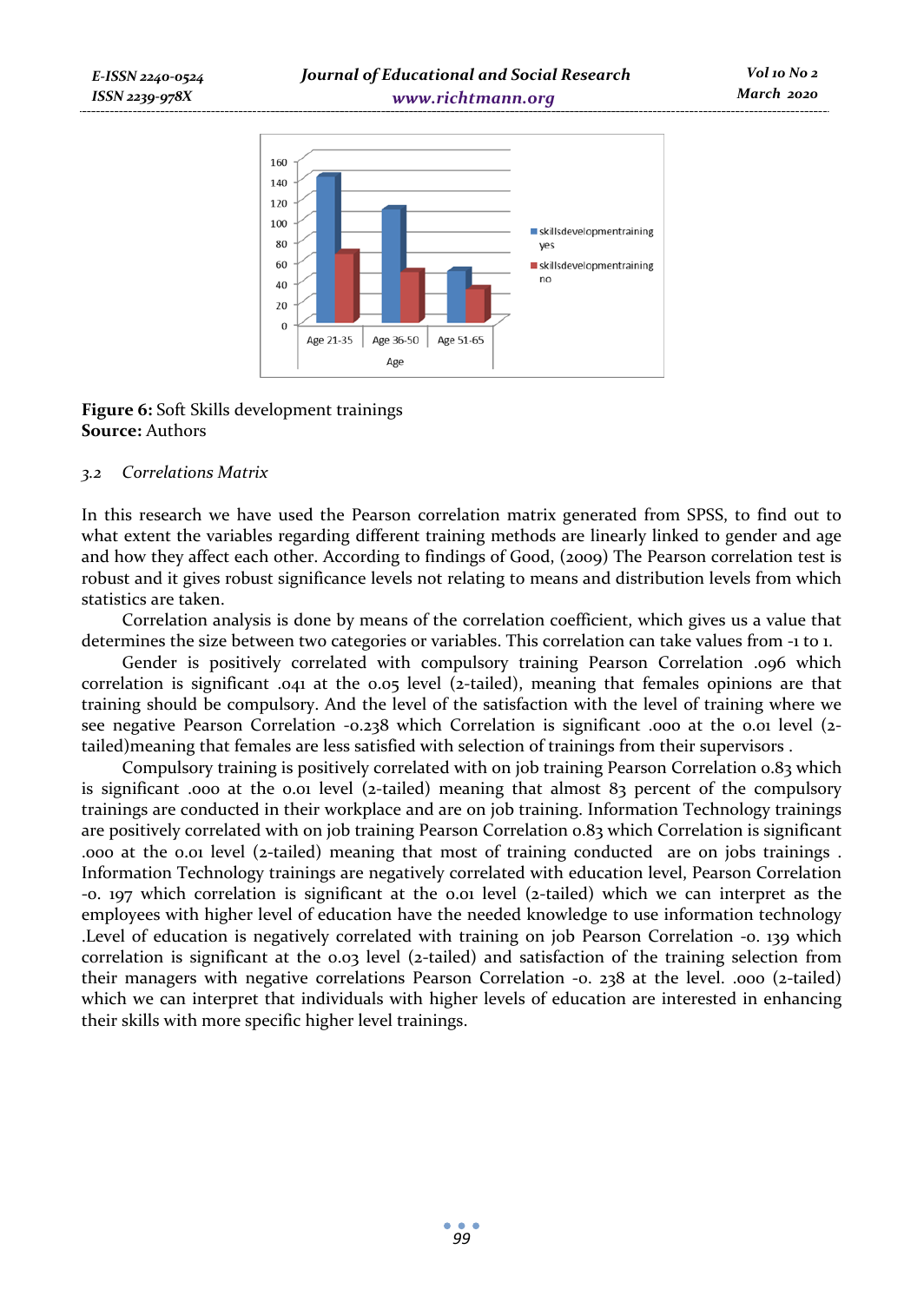### **Table 1:** Correlation Matrix

|                           |             | Gender  | Age     | Compulso On |                     | ITT     | Level of  | satisfactio |
|---------------------------|-------------|---------|---------|-------------|---------------------|---------|-----------|-------------|
|                           |             |         |         | ry Training | JobTrainin training |         | education | n with the  |
|                           |             |         |         |             |                     |         |           | selection   |
|                           |             |         |         |             |                     |         |           | of training |
| Gender                    | Pearson     | 1       | $-.146$ | 096.        | .083                | $-0.39$ | .099      | $-.238$     |
|                           | Correlatio  |         |         |             |                     |         |           |             |
|                           | n           |         |         |             |                     |         |           |             |
|                           | Sig. (2-    |         | .002    | .041        | .077                | .406    | .035      | .000        |
|                           | tailed)     |         |         |             |                     |         |           |             |
|                           | N           | 450     | 450     | 450         | 450                 | 450     | 450       | 450         |
| Age                       | Pearson     | $-.146$ | 1       | .055        | .026                | .158    | $-069$    | $-027$      |
|                           | Correlatio  |         |         |             |                     |         |           |             |
|                           | n           |         |         |             |                     |         |           |             |
|                           | Sig. (2-    | .002    |         | .242        | .589                | .001    | .143      | .570        |
|                           | tailed)     |         |         |             |                     |         |           |             |
|                           | N           | 450     | 450     | 450         | 450                 | 450     | 450       | 450         |
| Compulso                  | Pearson     | .096    | .055    |             | .894                | .245    | $-.152$   | .075        |
| ry Training               | Correlatio  |         |         |             |                     |         |           |             |
|                           | n           |         |         |             |                     |         |           |             |
|                           | Sig. (2-    | .041    | .242    |             | .000                | .000    | .001      | .110        |
|                           | tailed)     |         |         |             |                     |         |           |             |
|                           | $\mathbf N$ | 450     | 450     | 450         | 450                 | 450     | 450       | 450         |
| On                        | Pearson     | .083    | .026    | .894        | 1                   | .225    | $-139$    | .081        |
| JobTrainin                | Correlatio  |         |         |             |                     |         |           |             |
|                           | n           |         |         |             |                     |         |           |             |
|                           | Sig. (2-    | .077    | .589    | .000        |                     | .000    | .003      | .085        |
|                           | tailed)     |         |         |             |                     |         |           |             |
|                           | N           | 450     | 450     | 450         | 450                 | 450     | 450       | 450         |
| <b>ITT</b>                | Pearson     | $-0.39$ | .158    | .245        | .225                | 1       | $-.197$   | .065        |
| training                  | Correlatio  |         |         |             |                     |         |           |             |
|                           | n           |         |         |             |                     |         |           |             |
|                           | Sig. (2-    | .406    | .001    | .000        | .000                |         | .000      | .172        |
|                           | tailed)     |         |         |             |                     |         |           |             |
|                           | N           | 450     | 450     | 450         | 450                 | 450     | 450       | 450         |
| Level of                  | Pearson     | .099    | $-069$  | $-.152'$    | $-.139$             | $-.197$ | 1         | $-.223'$    |
| education                 | Correlatio  |         |         |             |                     |         |           |             |
|                           | n           |         |         |             |                     |         |           |             |
|                           | Sig. (2-    | .035    | .143    | .001        | .003                | .000    |           | .000        |
|                           | tailed)     |         |         |             |                     |         |           |             |
|                           | N           | 450     | 450     | 450         | 450                 | 450     | 450       | 450         |
| satisfactio<br>n with the | Pearson     | $-.238$ | $-027$  | .075        | .081                | .065    | $-.223$   | 1           |
|                           | Correlatio  |         |         |             |                     |         |           |             |
| selection                 | n.          |         |         |             |                     |         |           |             |
| of training               | Sig. (2-    | .000    | .570    | .110        | .085                | .172    | .000      |             |
|                           | tailed)     |         |         |             |                     |         |           |             |
|                           | N           | 450     | 450     | 450         | 450                 | 450     | 450       | 450         |

\*\*. Correlation is significant at the 0.01 level (2-tailed). \*. Correlation is significant at the 0.05 level (2tailed).

### **Source:** Authors

### **4. Conclusion and Discussion**

The purpose of the training is to help people and organizations having better performance. Subsequently organizations have an ethical responsibility for developing training programs according to the labor market needs, and the competition constraints regarding their employees. Training in addition to affecting the training and professional development of the individual, they also affect the environment, because when developing the skills of the employee in the organization will consequently improve his work and productivity in the organization.

The labor market in Kosovo has high demand for employees who are skilled in their work, and today due to the globalization of the market, the growth and development of technology, they are becoming the reason that in some form different on job trainings are becoming mandatory in order for managers in their organizations to gain and maintain competitive advantage in the market through its main input: human resources. As mentioned earlier lifelong learning includes training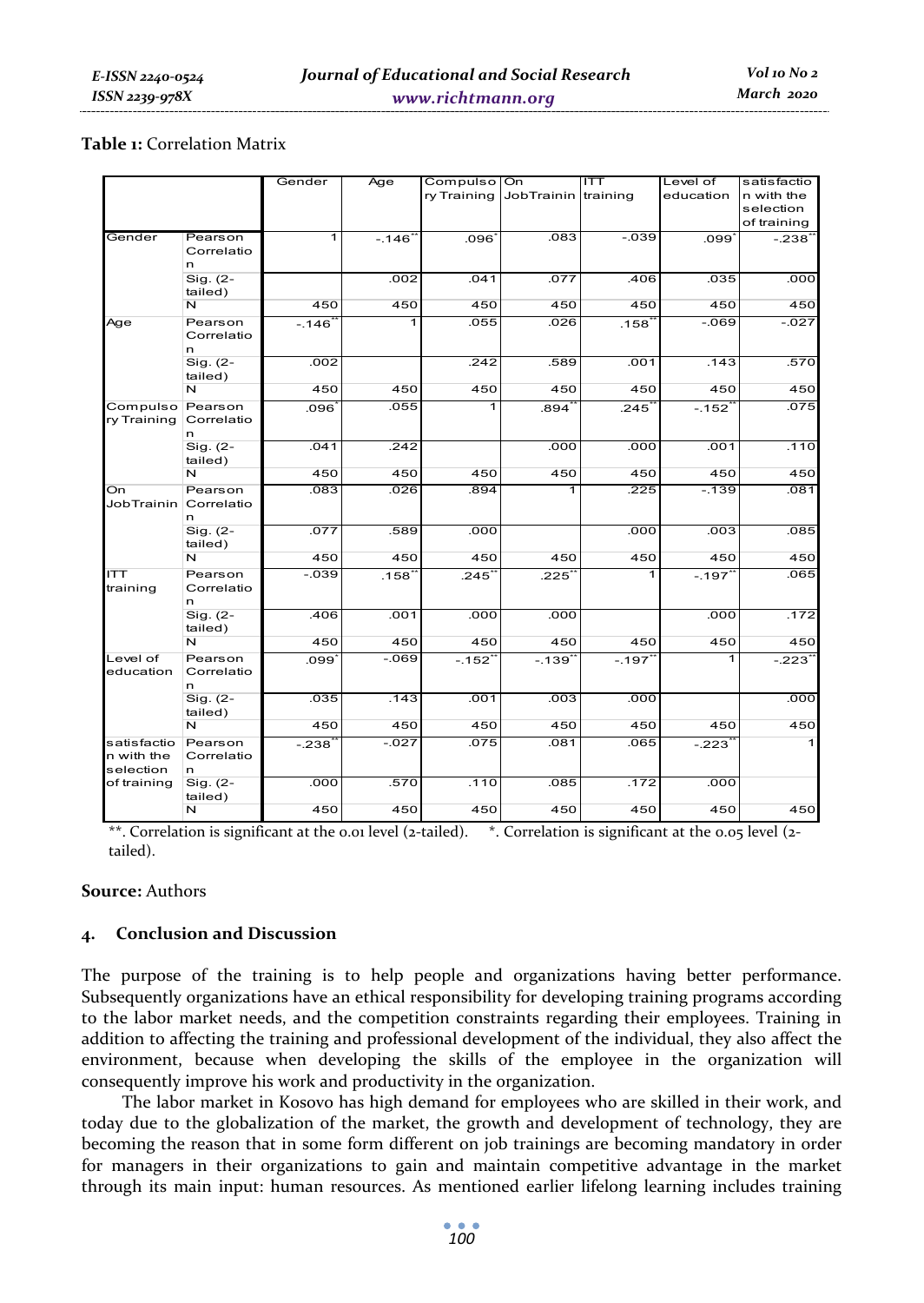and other possibilities and learning opportunities varying from formal education, professional trainings, seminars, practical applications as on job training, and also informal learning as selfinitiated learning through different online courses and informal knowledge sharing.

With regard to this study we explored the level and methods of trainings distributed to different age groups, taking in to account traditional methods as on job training and seminar trainings as well as more contemporary methods of Information technology and soft skills trainings. From the descriptive results we found that the highest level of employees which think that trainings should be compulsory are the older generations and the method of seminar trainings is not distinguished by any age we have a similar participation in all age groups. Alongside professional skills soft skills trainings are very important, there are a numerous of studies that show that there is a lack of soft skills in the job force including, people skills, problem solving skills and also problem solving skills, which are key to professional development. Some of the more contemporary trainings that are in line with labor market needs as soft skills training are attended more from the younger generations in the workforce.

From the Pearson correlation matrix we found that the higher level of education of employees is negatively correlated with the selection of trainings from the managers, they also have negative results with information technology trainings. Gender in our case females are also negatively correlated with the selections of trainings from their supervisors. Kosovo has the youngest population in Europe with approximately 70 percent of population under the age of 30. The younger age of employees is positively correlated with on job trainings, and Information technology trainings, which than is related with our results from descriptive results that they use training for learning. The middle age group of workers understand and use trainings for sharing information. And the older age group uses it for sharing information and development. We did not find any inequality in participation of trainings taking in consideration different age groups or older employees in our study. But we found that age group from 51 to 65 of years, have the lowest attainment of trainings in the skills that are needed in the labor market like information technology skills.

From this research we can also conclude that employees are not satisfied from the training selection from their supervisors, therefore training needs assessment is needed prior to delivering the training.

 Limitation of the study, we can say that there are potential limitations to the study since the work force have different needs for trainings , professional development and lifelong learning in different kind of jobs and industries. We have explored just some main training methods and categories according to the different age groups and gender. The future research might be narrowed for different part of industry or business, and also it might have comparison of traditional with contemporary methods of trainings.

### **Reference**

- Ball, K., & Gotsill, G. (2011). *Surviving the baby boomer exodus: Capturing knowledge for Gen X and Gen Y employees*. Nelson Education.
- Bulut, C., & Culha, O. (2010). The effects of organizational training on organizational commitment. Int
- Bratton, G., and Gold, T. (2007).Human Resource Management: Theory and practice 4th edition, Palgrave Macmillan. New York ernational Journal of Training and Development, 14(4), 309-322.
- Cervero, R. M., & Wilson, A. L. (2001). Power in practice: Adult education and the struggle for knowledge and power in society. John Wiley & Sons.
- Cox, J. W., & Hassard, J. (2010). Triangulation. Encyclopedia of case study research, 944-948.
- Chen, G., & Klimoski, R. J. (2007). Training and development of human resources at work: Is the state of our science strong? Human Resource Management Review, 17(2), 180-190.
- Gogunskii, V., Kolesnikov, O., Kolesnikova, K., & Lukianov, D. (2016). "Lifelong learning" is a new paradigm of personnel training in enterprises [SCOPUS]. *Eastern-European Journal of Enterprise Technologies.-*, *82*(4/2),  $4 - 10$ .

Good, P. H. I. L. L. I. P. (2009). Robustness of Pearson correlation. Interstat, 15(5), 1-6.